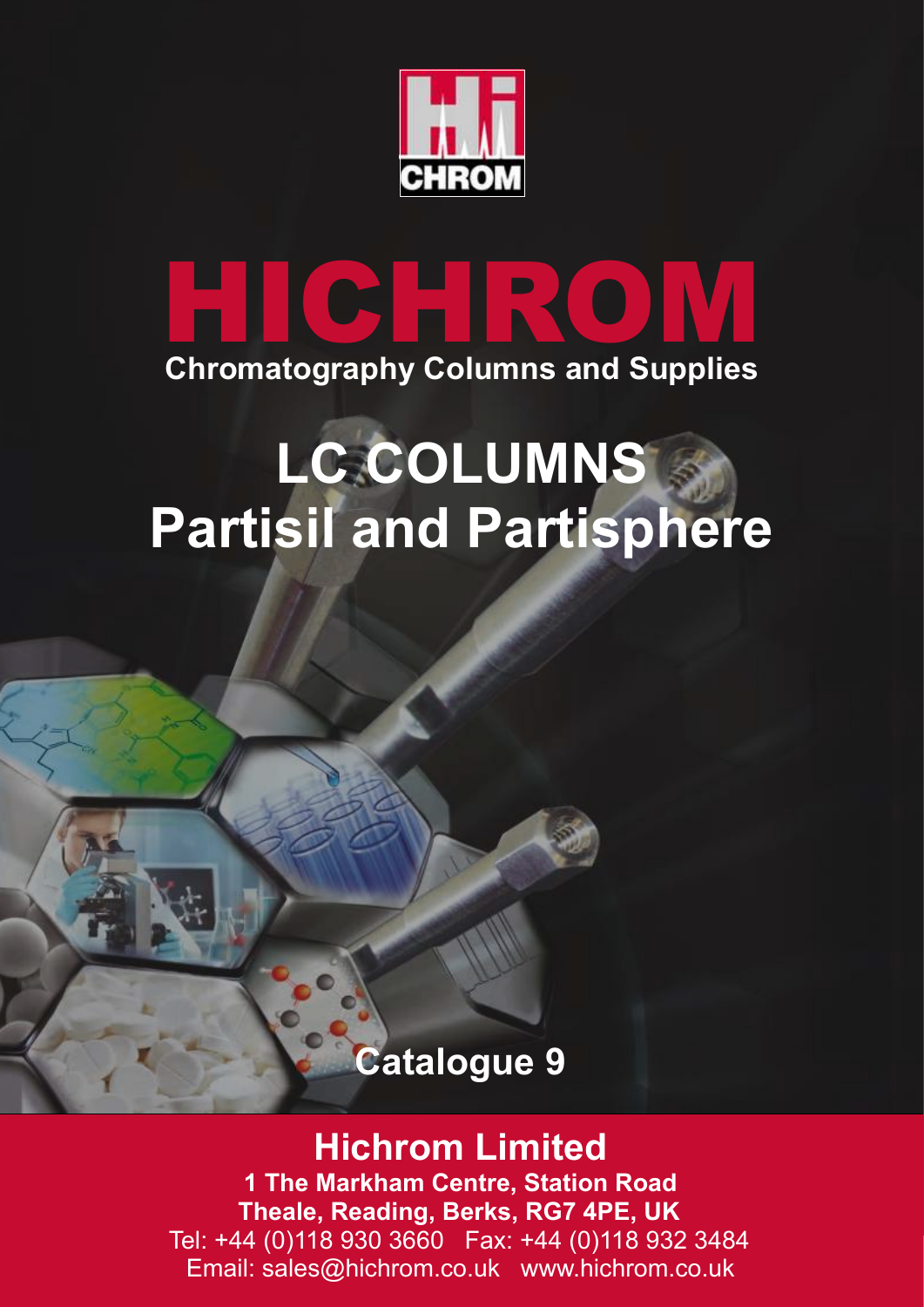- Acquired by Hichrom from Whatman, a division of GE Healthcare, in 2012
- Choice of spherical or irregular silica
- Wide range of surface chemistries

# Partisil® and Partisphere® Acquisition

Hichrom acquired the Partisil and Partisphere HPLC column range from Whatman, a division of GE Healthcare, in 2012. Hichrom worked closely with GE Healthcare during the manufacture of these products for a number of years prior to acquisition and, as such, manufacturing protocols, product specifications and part numbers remain unaffected. All column dimensions previously offered by Whatman/GE Healthcare remain available and are detailed on the following pages.

## Hichrom Partisil Columns – Non Standard Whatman/GE Healthcare Dimensions

Hichrom have a deserved reputation for the ability to manufacture and supply high efficiency columns packed into non standard dimensions not originally offered by the silica manufacturer. Partisil columns are no exception, as for many years Hichrom have manufactured Partisil columns into a wider range of column dimensions than available from Whatman/GE Healthcare. These additional dimensions will continue to be supported following the acquisition and are detailed on pages 192-193.

# Partisil Phases

- Irregular porous silica
- 5 and 10µm particle sizes
- Hichrom high efficiency

Partisil was one of the first commercially available irregular silicas. A large surface area gives it a high loading capacity. Partisil ion-exchange materials are widely referenced and remain one of the most popular choices for analysts. Partisil 10 ODS3 is similar to Waters µBondapak.

#### Partisil Phases

| <b>Partisil Phase</b> | <b>Functional Group</b> | Particle Size (µm) |
|-----------------------|-------------------------|--------------------|
| Silica                |                         | 5, 10              |
| C <sub>8</sub>        | Octyl                   | 5, 10              |
| <b>ODS</b>            | Octadecyl               | 10                 |
| ODS <sub>2</sub>      | Octadecyl               | 10                 |
| ODS3                  | Octadecyl               | 5, 10              |
| PAC                   | Amino-cyano             | 5, 10              |
| <b>SAX</b>            | Tetramethyl ammonium    | 5, 10              |
| <b>SCX</b>            | Sulphonic acid          | 5, 10              |

Partisil ODS is a low carbon load C18 phase, with intentionally unbonded surface silanols adding to the selectivity.

Partisil ODS2 is a high carbon load C18 bonded silica phase which makes it the most non-polar and, therefore, the most retentive of the Partisil reversed-phase columns. The high sample load capacity is suitable for preparative work.

Partisil ODS3 is an intermediate carbon load C18 phase used for pharmaceutical, natural products, food, biological and environmental pollutants applications. Partisil 10 ODS3 is similar to Waters µBondapak.

Partisil C8 is recommended for ion-pair chromatography.

Partisil PAC is a Polar Amino Cyano bonded phase with secondary amine groups for good thermal and chemical stability. Fast equilibration enables multiple separation mechanisms, including adsorption, reversed-phase and weak anion-exchange, to be used. The phase is particularly suitable for carbohydrate separations.

Partisil SAX is a strong anion-exchange phase based on quaternary ammonium groups. It is stable over the pH range 1.5 to 7.5. At intermediate pH, use of a Solvecon eluent conditioning column (see part number 4250-001) is recommended to further enhance column lifetime. Typical applications include nucleic acids, organic acids and inorganic anions.

Figure Finance Column memne. Suitable applications<br>fered by Whatman/GE Healthcare.<br>www.hichrom.co.uk • sales@hichrom.co.uk • Tel: 0118 930 3660 189 Partisil SCX is a strong cation-exchange phase based on benzenesulphonic acid groups and is stable over the pH range 1.5 to 7.0. At intermediate pH, use of a Solvecon eluent conditioning column (see part number 4251-001) is recommended to further enhance column lifetime. Suitable applications include nucleosides, amino acids, polyamines, drugs and other cationic species.

See page 190 for ordering information for Partisil columns in WCS hardware and dimensions previously offered by Whatman/GE Healthcare. See pages 192-193 for Hichrom Partisil columns in a wider range of dimensions.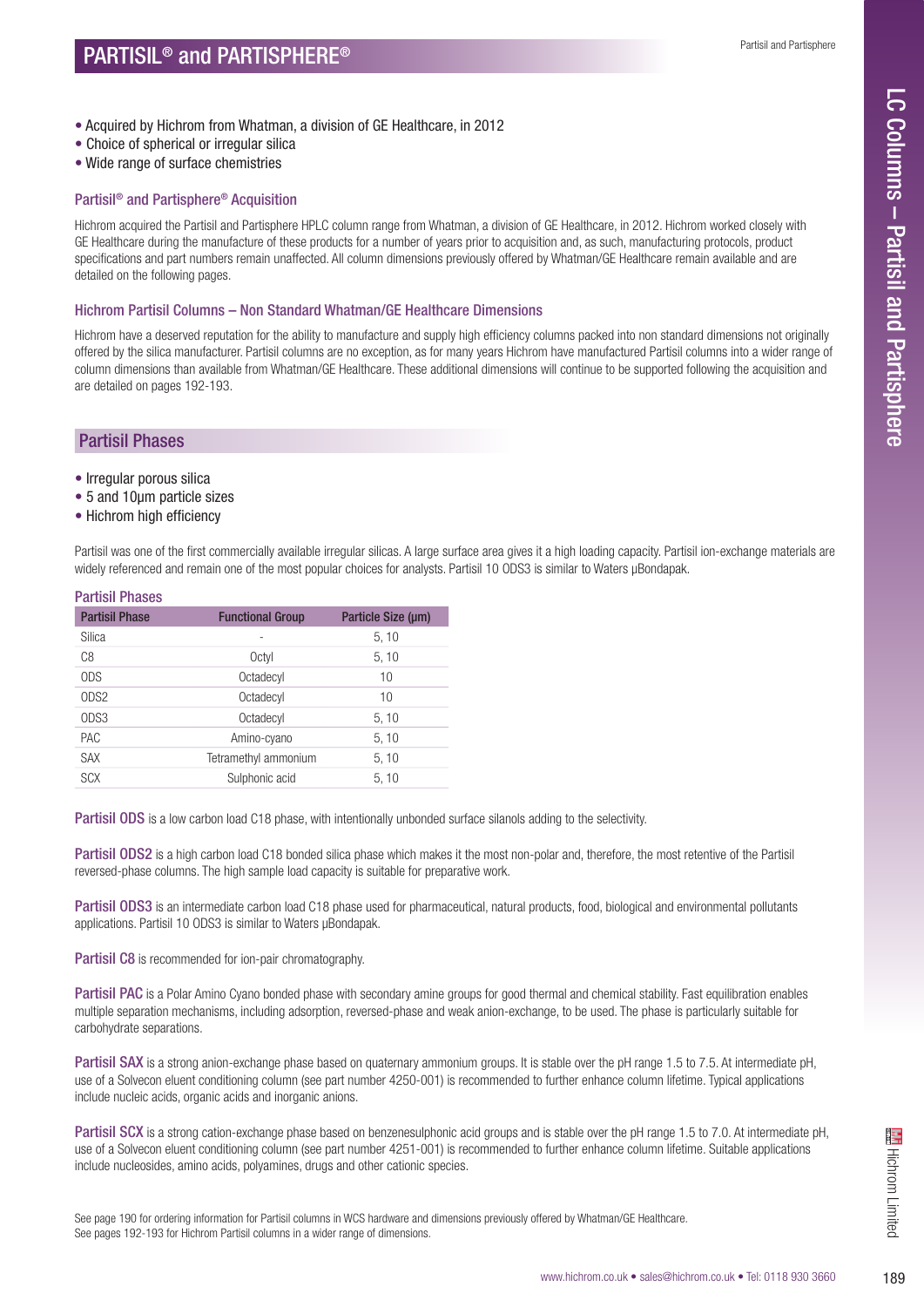## Partisphere® Phases

- Spherical 5µm porous silica
- Unique void sealing cartridge hardware
- Convenient and easy to use hand tightened fittings
- Increased column lifetime

Partisphere® was one of the first commercially available spherical silicas and continues to provide reproducible, high efficiency separations. Partisphere columns are available in a wide range of surface chemistries, including two application specific phases: TAC-1 (Taxane Analysis Column) for the analysis of paclitaxel and other taxanes, and WAX (MAX-1) for corn and soy protein.

#### Partisphere Phases

| <b>Partisphere Phase</b> | <b>Functional Group</b> | Particle Size (µm) |
|--------------------------|-------------------------|--------------------|
| Silica                   |                         | 5                  |
| C <sub>8</sub>           | Octyl                   | 5                  |
| C <sub>18</sub>          | Octadecyl               | 5                  |
| PAC                      | Amino-cyano             | 5                  |
| <b>SAX</b>               | Quaternary ammonium     | 5                  |
| <b>SCX</b>               | Sulphonic acid          | 5                  |
| TAC-1 (PFP)              | Pentafluorophenyl       | 5                  |
| WAX (MAX-1)              | Proprietary             | 5                  |

#### Unique Void-sealing Cartridge System

Partisphere columns are available in a unique void sealing (WVS) hardware. If a void eventually forms at the top of the column bed, a simple hand tightening of the inlet fitting moves the frit assembly downwards and recompresses the packed bed, thus removing the void and restoring column efficiency. Large knurled end fittings allow ready hand tightening of the system. All WVS cartridge columns are shipped without end fittings and require end fitting kit, catalogue no. 4631-1001. This item can be interchanged with additional WVS columns.



#### Partisphere Guard Cartridge System

Additional installation of the unique WVS guard cartridge holder (catalogue no. 4631-1003) allows the use of guard cartridges (see Figure 1).

#### Ordering Information - Partisil® and Partisphere®

#### Partisil 5µm Analytical Columns

| Catalogue No. | <b>Description</b>                                            | <b>Price</b> |
|---------------|---------------------------------------------------------------|--------------|
| 4222-225      | Partisil 5um ODS3 column, 100 x 4.6mm (WCS hardware - RAC-II) |              |
| 4222-227      | Partisil 5um SAX column, 100 x 4.6mm (WCS hardware - RAC-II)  |              |
| 4222-228      | Partisil 5um SCX column, 100 x 4.6mm (WCS hardware - RAC-II)  |              |
| 4222-232      | Partisil 5um C8 column, 100 x 4.6mm (WCS hardware - RAC-II)   |              |
| 4215-001      | Partisil 5um SIL column, 250 x 4.6mm (WCS hardware)           |              |
| 4235-001      | Partisil 5um PAC column, 250 x 4.6mm (WCS hardware)           |              |
| 4238-001      | Partisil 5um ODS3 column, 250 x 4.6mm (WCS hardware)          |              |
| 4239-001      | Partisil 5um C8 column, 250 x 4.6mm (WCS hardware)            |              |

#### Partisil 10µm Analytical Columns

| Catalogue No. | <b>Description</b>                                         | <b>Price</b> |
|---------------|------------------------------------------------------------|--------------|
| 4216-001      | Partisil 10um SIL column, 250 x 4.6mm (WCS hardware)       |              |
| 4223-001      | Partisil 10um ODS column, 250 x 4.6mm (WCS hardware)       |              |
| 4224-001      | Partisil 10um ODS2 column, 250 x 4.6mm (WCS hardware)      |              |
| 4225-001      | Partisil 10um PAC column, 250 x 4.6mm (WCS hardware)       |              |
| 4226-001      | Partisil 10um SAX column, 250 x 4.6mm (WCS hardware)       |              |
| 4227-001      | Partisil 10um SCX column, 250 x 4.6mm (WCS hardware)       |              |
| 4228-001      | Partisil 10um ODS3 column, 250 x 4.6mm (WCS hardware)      |              |
| 4229-001      | Partisil 10um C8 column, 250 x 4.6mm (WCS hardware)        |              |
| 4141-001      | Partisil 10µm SCX column (S-P), 250 x 4.6mm (WCS hardware) |              |
|               |                                                            |              |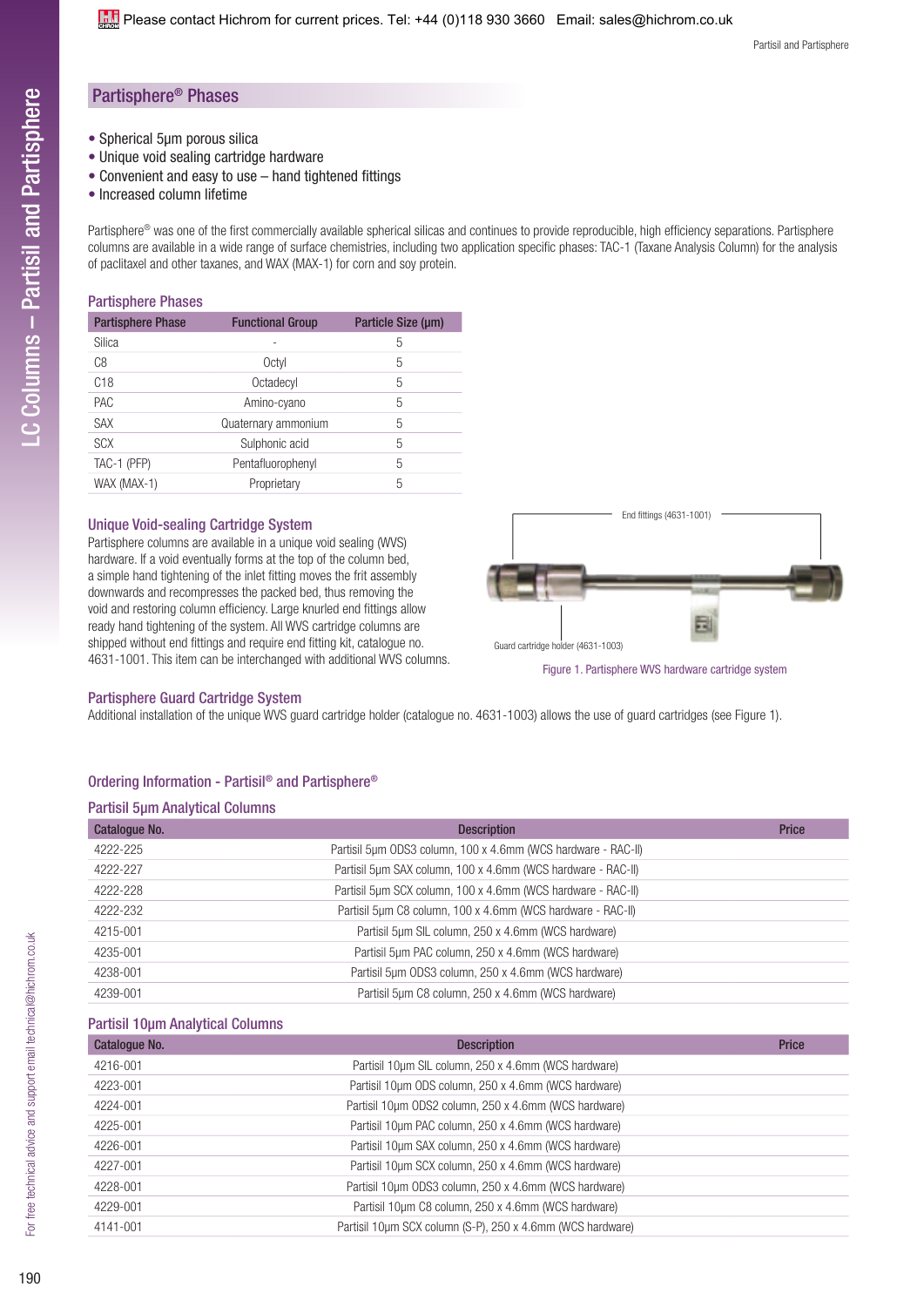# Ordering Information - Partisil® and Partisphere® (continued)

## Partisil 10µm Semi-Prep Columns

| Catalogue No. | <b>Description</b>                                         | Price |
|---------------|------------------------------------------------------------|-------|
| 4230-120      | Partisil 10um SIL column, 250 x 9.4mm (Magnum-9 hardware)  |       |
| 4230-124      | Partisil 10um ODS2 column, 250 x 9.4mm (Magnum-9 hardware) |       |
| 4230-125      | Partisil 10um 0DS3 column, 250 x 9.4mm (Magnum-9 hardware) |       |
| 4230-126      | Partisil 10um PAC column, 250 x 9.4mm (Magnum-9 hardware)  |       |
| 4230-220      | Partisil 10um SIL column, 500 x 9.4mm (Magnum-9 hardware)  |       |
| 4230-224      | Partisil 10um ODS2 column, 500 x 9.4mm (Magnum-9 hardware) |       |
| 4230-225      | Partisil 10um 0DS3 column, 500 x 9.4mm (Magnum-9 hardware) |       |
| 4232-125      | Partisil 10um ODS3 column, 250 x 20mm (Magnum-20 hardware) |       |
| 4232-220      | Partisil 10um SIL column, 500 x 20mm (Magnum-20 hardware)  |       |

Partisphere 5µm Analytical Columns (note: WVS cartridge columns require end fitting kit p/n 4631-1001)

| Catalogue No. | <b>Description</b>                                                       | <b>Price</b> |
|---------------|--------------------------------------------------------------------------|--------------|
| 4120-001      | Partisphere 5um WAX (MAX-1) column, 250 x 4.6mm (WCS hardware)           |              |
| 4601-1001     | Partisphere 5um TAC-1 (PFP) cartridge column, 265 x 4.6mm (WVS hardware) |              |
| 4621-0501     | Partisphere 5µm SIL cartridge column, 125 x 4.6mm (WVS hardware)         |              |
| 4621-0502     | Partisphere 5um C18 cartridge column, 125 x 4.6mm (WVS hardware)         |              |
| 4621-0503     | Partisphere 5um C8 cartridge column, 125 x 4.6mm (WVS hardware)          |              |
| 4621-0505     | Partisphere 5um SAX cartridge column, 125 x 4.6mm (WVS hardware)         |              |
| 4621-0507     | Partisphere 5um SCX cartridge column, 125 x 4.6mm (WVS hardware)         |              |
| 4621-0508     | Partisphere 5um PAC cartridge column, 125 x 4.6mm (WVS hardware)         |              |
| 4621-1501     | Partisphere 5µm SIL cartridge column, 250 x 4.6mm (WVS hardware)         |              |
| 4621-1502     | Partisphere 5um C18 cartridge column, 250 x 4.6mm (WVS hardware)         |              |
| 4621-1505     | Partisphere 5um SAX cartridge column, 250 x 4.6mm (WVS hardware)         |              |
| 4621-1507     | Partisphere 5um SCX cartridge column, 250 x 4.6mm (WVS hardware)         |              |
| 4621-1508     | Partisphere 5um PAC cartridge column, 250 x 4.6mm (WVS hardware)         |              |

Partisil Analytical Cartridge Columns (note: WVS cartridge columns require end fitting kit p/n 4631-1001)

| Catalogue No. | <b>Description</b>                                              | <b>Price</b> |
|---------------|-----------------------------------------------------------------|--------------|
| 4681-0502     | Partisil 5µm ODS3 cartridge column, 125 x 4.6mm (WVS hardware)  |              |
| 4681-0505     | Partisil 5um SAX cartridge column, 125 x 4.6mm (WVS hardware)   |              |
| 4681-1501     | Partisil 5um SIL cartridge column, 250 x 4.6mm (WVS hardware)   |              |
| 4681-1502     | Partisil 5um ODS3 cartridge column, 250 x 4.6mm (WVS hardware)  |              |
| 4681-1505     | Partisil 5um SAX cartridge column, 250 x 4.6mm (WVS hardware)   |              |
| 4681-1507     | Partisil 5um SCX cartridge column, 250 x 4.6mm (WVS hardware)   |              |
| 4681-1509     | Partisil 5um ODS2 cartridge column, 250 x 4.6mm (WVS hardware)  |              |
| 4682-1502     | Partisil 10um 0DS3 cartridge column, 250 x 4.6mm (WVS hardware) |              |
| 4682-1505     | Partisil 10um SAX cartridge column, 250 x 4.6mm (WVS hardware)  |              |
| 4682-1507     | Partisil 10um SCX cartridge column, 250 x 4.6mm (WVS hardware)  |              |

Accessories

| Catalogue No.  | <b>Description</b>                                                                                                                                                      | <b>Price</b> |
|----------------|-------------------------------------------------------------------------------------------------------------------------------------------------------------------------|--------------|
| 4250-001       | Partisil 10um SAX column with Solvecon Kit                                                                                                                              |              |
| 4251-001       | Partisil 10um SCX column with Solvecon Kit                                                                                                                              |              |
| 4631-1001      | Wrenchless WVS End Fitting Kit                                                                                                                                          |              |
| 4631-1003      | <b>WVS Guard Cartridge Holder</b>                                                                                                                                       |              |
| 4631-1004      | WCS Guard Cartridge Holder                                                                                                                                              |              |
| 4641-0001      | Silica Guard Cartridge (5 pack)                                                                                                                                         |              |
| 4641-0002      | Reverse Phase Guard Cartridge (5 pack)                                                                                                                                  |              |
| 4641-0005      | Anion Guard Cartridge (5 pack)                                                                                                                                          |              |
| 4641-0007      | Cation Phase Guard Cartridge (5 pack)                                                                                                                                   |              |
| 4641-0008      | PAC Guard Cartridge (5 pack)                                                                                                                                            |              |
| <b>HI-050X</b> | PEEK Fingertight Fitting (10 pack) – suitable for connection of all Partisil and Partisphere columns to all<br>$\frac{1}{16}$ o.d. tubing types – slip free to 6000psi. |              |
|                | See also pages 192 and 193 for additional Partisil column dimensions and ordering information.                                                                          |              |
|                | www.hichrom.co.uk • sales@hichrom.co.uk • Tel: 0118 930 3660                                                                                                            |              |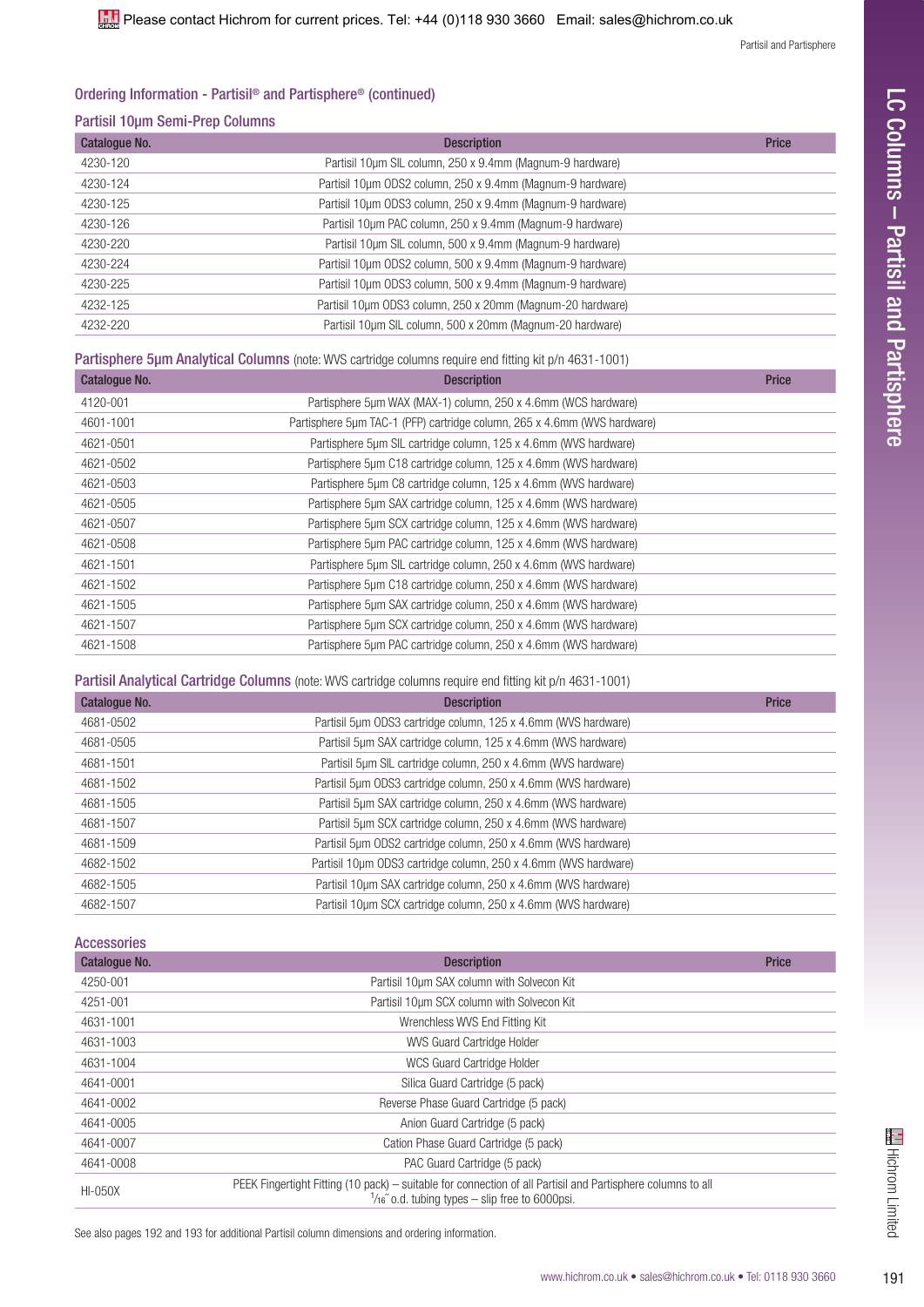# Hichrom Partisil® Columns – Non Standard Whatman/GE Healthcare Dimensions

Hichrom have a deserved reputation for the ability to manufacture and supply high efficiency columns packed into non standard dimensions not originally offered by the silica manufacturer. Partisil® columns are no exception and for many years Hichrom have manufactured Partisil columns into a wider range of column dimensions than was originally available from Whatman/GE Healthcare. These additional dimensions continue to be supported following the acquisition and are detailed below. Please contact Hichrom for any column dimension not listed.



#### Ordering Information – Partisil Additional Dimensions

#### Partisil 2.1mm i.d .Columns

| <b>Partisil Phase</b>     |                               | <b>Column Dimensions (mm)</b> |                            |               |                                                           |
|---------------------------|-------------------------------|-------------------------------|----------------------------|---------------|-----------------------------------------------------------|
|                           | $50 \times 2.1$               | $100 \times 2.1$              | 150 x 2.1                  | 250 x 2.1     | Guard Cartridges <sup>1</sup><br>(For 2.1mm i.d. Columns) |
|                           |                               |                               |                            |               | $(5/pk)^2$                                                |
| Partisil 5 SIL            | P5-50AM                       | P5-100AM                      | P5-150AM                   | P5-250AM      | P5-10CM5                                                  |
| Partisil 5 C8             | P5C8-50AM                     | P5C8-100AM                    | P5C8-150AM                 | P5C8-250AM    | P5C8-10CM5                                                |
| Partisil 5 ODS3           | P50DS3-50AM                   | P50DS3-100AM                  | P50DS3-150AM               | P50DS3-250AM  | P50DS3-10CM5                                              |
| Partisil 5 PAC            | P5PAC-50AM                    | P5PAC-100AM                   | P5PAC-150AM                | P5PAC-250AM   | P5PAC-10CM5                                               |
| Partisil 5 SAX            | P5SAX-50AM                    | P5SAX-100AM                   | P5SAX-150AM                | P5SAX-250AM   | P5SAX-10CM5                                               |
| Partisil 5 SCX            | P5SCX-50AM                    | P5SCX-100AM                   | P5SCX-150AM                | P5SCX-250AM   | P5SCX-10CM5                                               |
|                           |                               |                               |                            |               | $(5$ /pk $)^2$                                            |
| Partisil 10 SIL           | P10-50AM                      | P10-100AM                     | P10-150AM                  | P10-250AM     | P10-10CM5                                                 |
| Partisil 10 C8            | P10C8-50AM                    | P10C8-100AM                   | P10C8-150AM                | P10C8-250AM   | P10C8-10CM5                                               |
| Partisil 10 ODS           | P100DS-50AM                   | P100DS-100AM                  | P100DS-150AM               | P100DS-250AM  | P100DS-10CM5                                              |
| Partisil 10 ODS2          | P100DS2-50AM                  | P100DS2-100AM                 | P100DS2-150AM              | P100DS2-250AM | P100DS2-10CM5                                             |
| Partisil 10 ODS3          | P100DS3-50AM                  | P100DS3-100AM                 | P100DS3-150AM              | P100DS3-250AM | P100DS3-10CM5                                             |
| Partisil 10 PAC           | P10PAC-50AM                   | P10PAC-100AM                  | P10PAC-150AM               | P10PAC-250AM  | P10PAC-10CM5                                              |
| Partisil 10 SAX           | P10SAX-50AM                   | P10SAX-100AM                  | P10SAX-150AM               | P10SAX-250AM  | P10SAX-10CM5                                              |
| Partisil 10 SCX           | P10SCX-50AM                   | P10SCX-100AM                  | P10SCX-150AM               | P10SCX-250AM  | P10SCX-10CM5                                              |
| ٩٥٩ ١١ اسمل امط طلب بممال | ٥٥٩ اللعمامييمم محصرنامم اممم | 2 Okazkaz Lika                | Alexandele - مصطلحات مماجر |               |                                                           |

Use with holder HI-161 and column coupler HI-081

Starter kits also available – see p.25

#### Partisil 3.2mm i.d. Columns

| <b>Partisil Phase</b>               |                           | <b>Column Dimensions (mm)</b> |                           |                    |                              |  |
|-------------------------------------|---------------------------|-------------------------------|---------------------------|--------------------|------------------------------|--|
|                                     | 50 x 3.2                  | $100 \times 3.2$              | 150 x 3.2                 | 250 x 3.2          | (For 3.2-4.6mm i.d. Columns) |  |
|                                     |                           |                               |                           |                    | $(5/pk)^2$                   |  |
| Partisil 5 SIL                      | <b>P5-50AS</b>            | <b>P5-100AS</b>               | P5-150AS                  | P5-250AS           | P5-10C5                      |  |
| Partisil 5 C8                       | <b>P5C8-50AS</b>          | P5C8-100AS                    | P5C8-150AS                | P5C8-250AS         | P5C8-10C5                    |  |
| Partisil 5 ODS3                     | P50DS3-50AS               | P50DS3-100AS                  | P50DS3-150AS              | P50DS3-250AS       | P50DS3-10C5                  |  |
| Partisil 5 PAC                      | P5PAC-50AS                | P5PAC-100AS                   | P5PAC-150AS               | P5PAC-250AS        | P5PAC-10C5                   |  |
| Partisil 5 SAX                      | P5SAX-50AS                | <b>P5SAX-100AS</b>            | <b>P5SAX-150AS</b>        | <b>P5SAX-250AS</b> | P5SAX-10C5                   |  |
| Partisil 5 SCX                      | P5SCX-50AS                | P5SCX-100AS                   | <b>P5SCX-150AS</b>        | <b>P5SCX-250AS</b> | <b>P5SCX-10C5</b>            |  |
|                                     |                           |                               |                           |                    | $(5$ /pk $)^2$               |  |
| Partisil 10 SIL                     | P10-50AS                  | P10-100AS                     | P10-150AS                 | P10-250AS          | P10-10C5                     |  |
| Partisil 10 C8                      | P10C8-50AS                | P10C8-100AS                   | P10C8-150AS               | P10C8-250AS        | P10C8-10C5                   |  |
| Partisil 10 ODS                     | P100DS-50AS               | P100DS-100AS                  | P100DS-150AS              | P100DS-250AS       | P100DS-10C5                  |  |
| Partisil 10 ODS2                    | P100DS2-50AS              | P100DS2-100AS                 | P100DS2-150AS             | P100DS2-250AS      | P100DS2-10C5                 |  |
| Partisil 10 ODS3                    | P100DS3-50AS              | P100DS3-100AS                 | P100DS3-150AS             | P100DS3-250AS      | P100DS3-10C5                 |  |
| Partisil 10 PAC                     | P10PAC-50AS               | P10PAC-100AS                  | P10PAC-150AS              | P10PAC-250AS       | P10PAC-10C5                  |  |
| Partisil 10 SAX                     | P10SAX-50AS               | P10SAX-100AS                  | P10SAX-150AS              | P10SAX-250AS       | P10SAX-10C5                  |  |
| Partisil 10 SCX                     | P10SCX-50AS               | P10SCX-100AS                  | P10SCX-150AS              | P10SCX-250AS       | P10SCX-10C5                  |  |
| <sup>1</sup> Use with holder HI-161 | and column coupler HI-081 | <sup>2</sup> Starter kits     | also available - see p.25 |                    |                              |  |